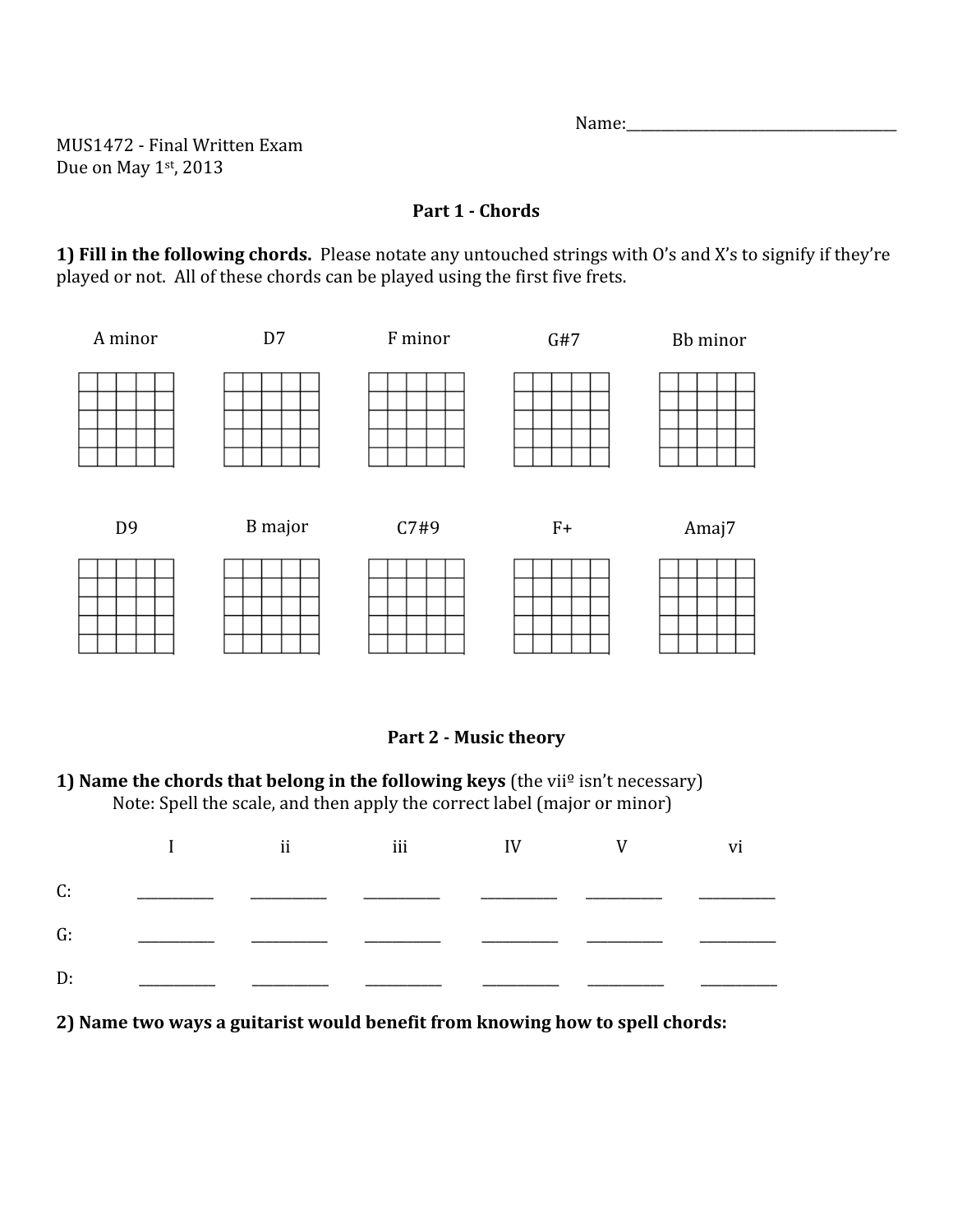# 3) Spell the following chords:

| A major:<br>C minor: |  |  |  |
|----------------------|--|--|--|
| B7:                  |  |  |  |
| G9:                  |  |  |  |

### Part 3 - Reading music

# 1) Convert the following music from standard notation to tab



### 2) Convert the following music from tab to standard notation. All of the pitches are whole notes.